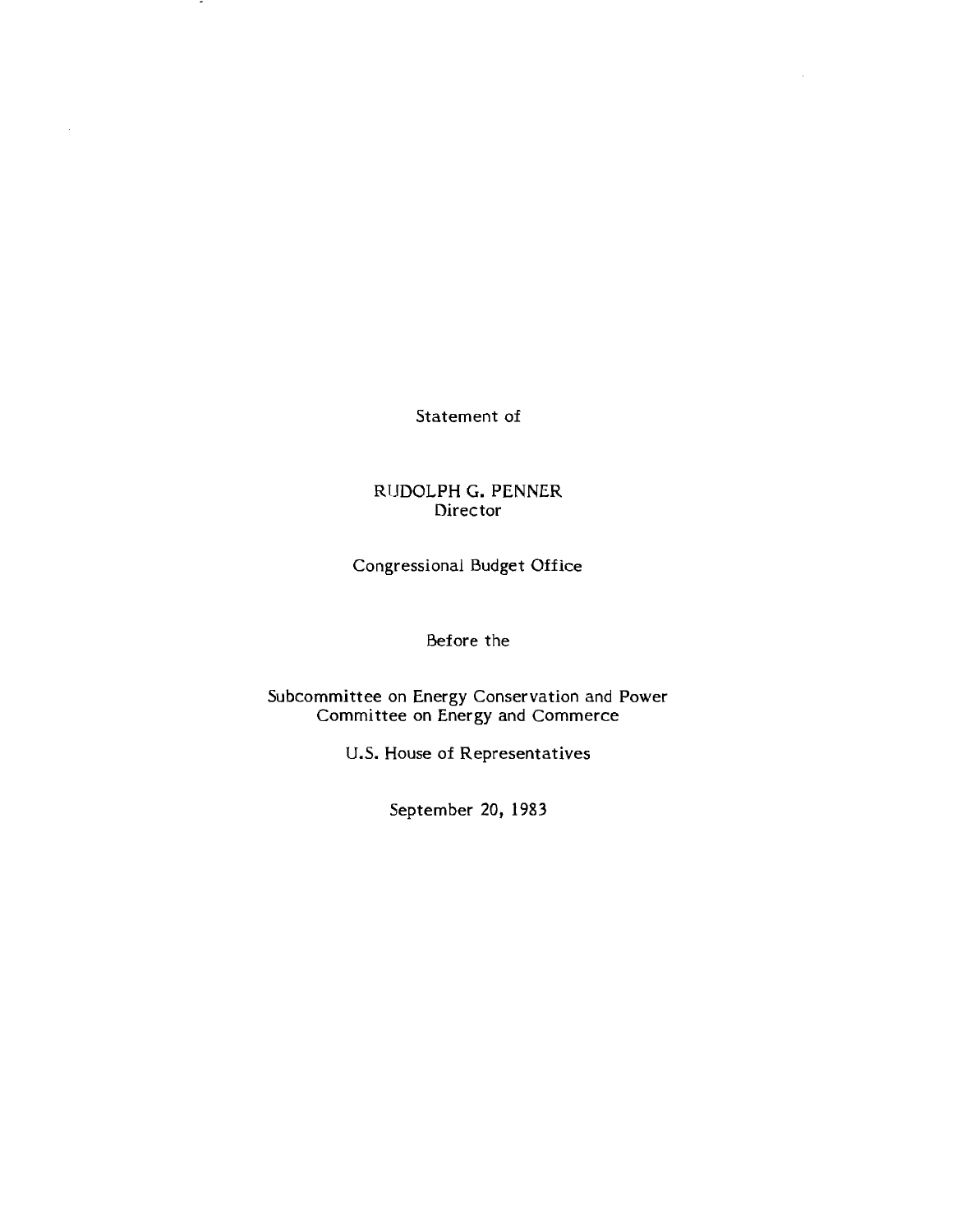Mr. Chairman, I am pleased to appear before you today to discuss the proposed financing plan for the Clinch River Breeder Reactor. The staff of the Congressional Budget Office (CBO) has analyzed the financial implications of this plan for the federal government. Our analysis deals only with alternative financing options, and does not address the value of the project itself or the decision about whether it should be completed.

Our analysis focuses on two basic options: on the one hand, the private financing plan developed by the Breeder Reactor Corporation (BRC) Task Force and endorsed by the Administration; and, on the other hand, an alternative that I will call the "government-financed" plan. The latter assumes:

- o No additional private sector contributions, other than the  $$175$ million already committed by public utilities;
- o Federal funding of an additional \$2.3 billion in construction costs;
- o Continued government operation of the reactor through the year 2020, and sales of power at market rates throughout the period; and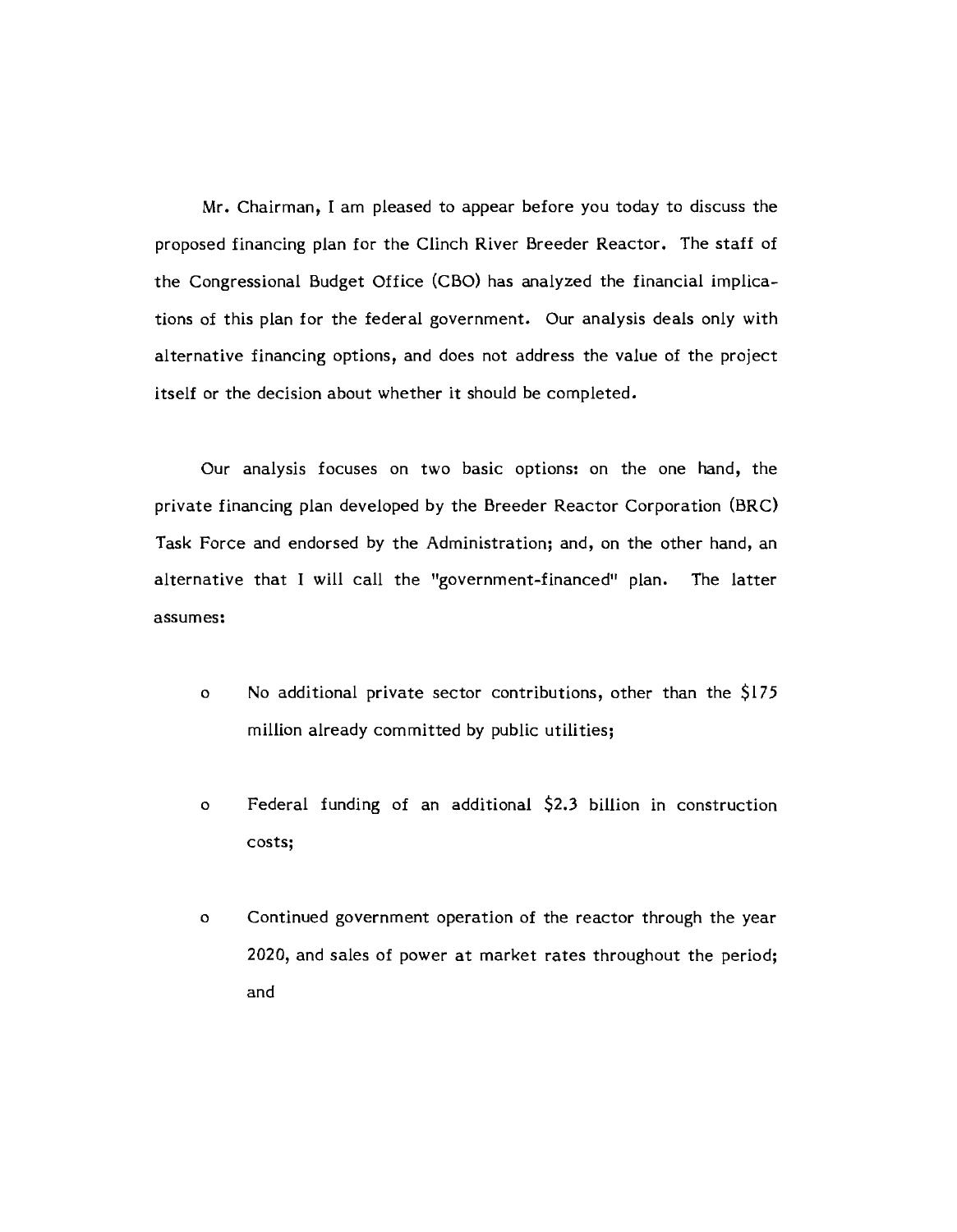o Completion of the project at the same cost and at the same time as assumed for the BRC private financing plan.

Under these assumptions, the BRC plan would reduce federal budget deficits between 1984 and 1990 by close to \$700 million, but would add \$2.6 billion to the deficit over the following 30 years, as compared with the government-financed alternative. Thus, the budgetary effect of the BRC plan is to reduce deficits in the early years at a cost of larger deficits in later years.

Because the value to the government of receiving a dollar in the future is less than the value of receiving the same dollar now, an evaluation of this trade-off requires a discounting of future outlays and revenues to put all cash flows on an equivalent basis, regardless of the year in which they occur. When discounted, at the after-tax cost of federal borrowing, the cost of the private plan is almost \$250 million more than if the Congress chose to fully fund the project. This indicates that the short-term savings from the BRC plan do not offset the higher costs to the government over the life of the reactor.

The higher cost of the private plan reflects the fact that the government would be borrowing funds from the private sector and paying a guaranteed rate of return higher than normal government borrowing costs.

2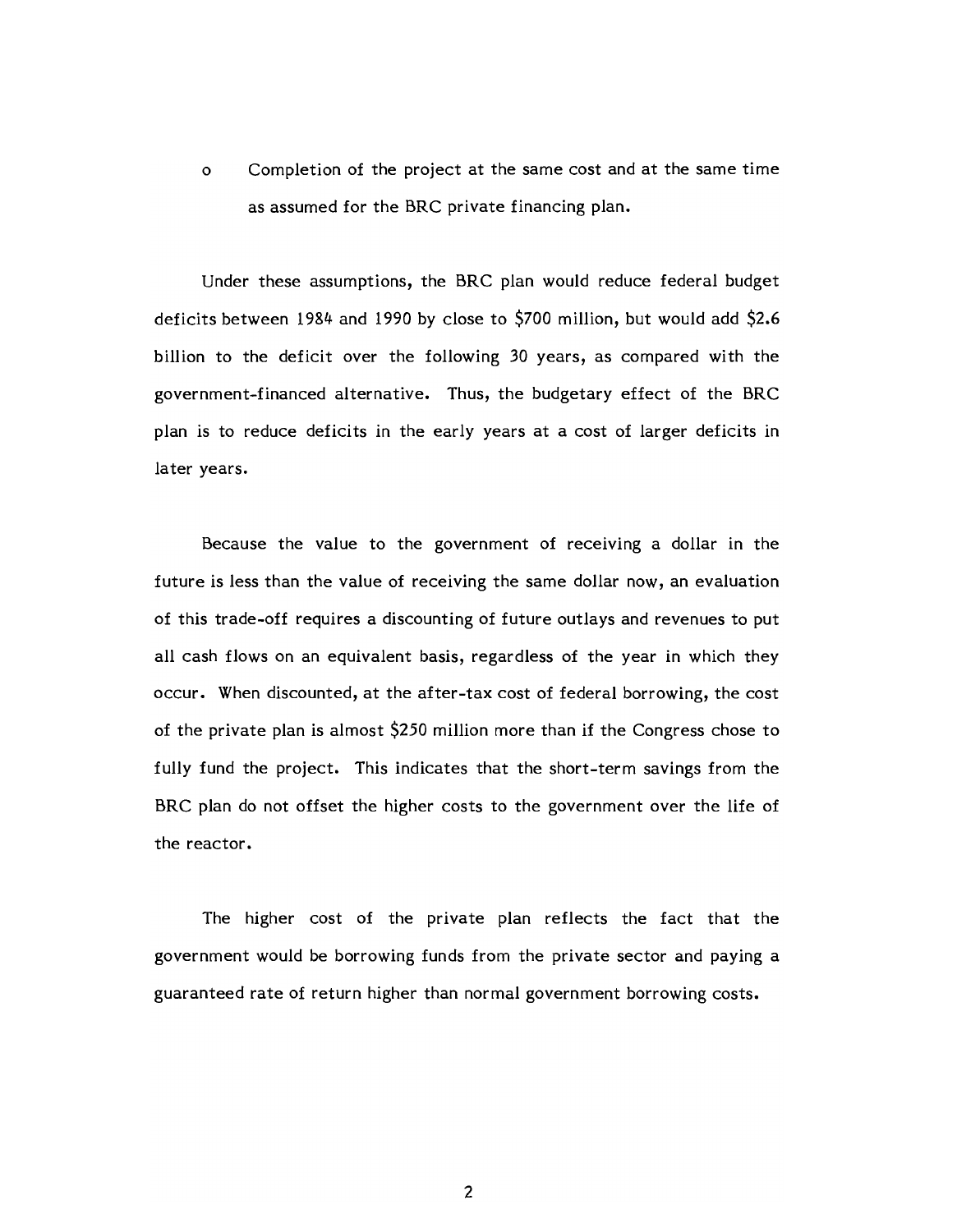Under the BRC plan, our base-case assumptions imply that the after-tax rate of return earned by the equity investors would be about 37 percent, while the after-tax rate of return for bondholders would be 7.5 percent. The difference between these rates and the government's assumed after-tax discount rate of about 6.75 percent accounts for the higher long-term cost to the government of the BRC plan.

Our analysis reflects an assumption that, under the governmentfinanced plan, power produced by the reactor could be sold at market rates throughout the period. This would demand a change in the current contractual agreements, which require the Tennessee Valley Authority (TVA) to buy the power produced by the reactor for the first five years at "avoided energy costs." This restriction could, at the discretion of the Congress, be maintained or removed regardless of which financing plan is selected. Therefore, in comparing the two basic alternatives, the same power sales were assumed for both.

Our analysis also assumes that the Tennessee Valley Authority would not exercise its option to purchase the reactor after five years of operation. In view of its projections of excess capacity, the TVA has indicated that it would probably not acquire the plant.

3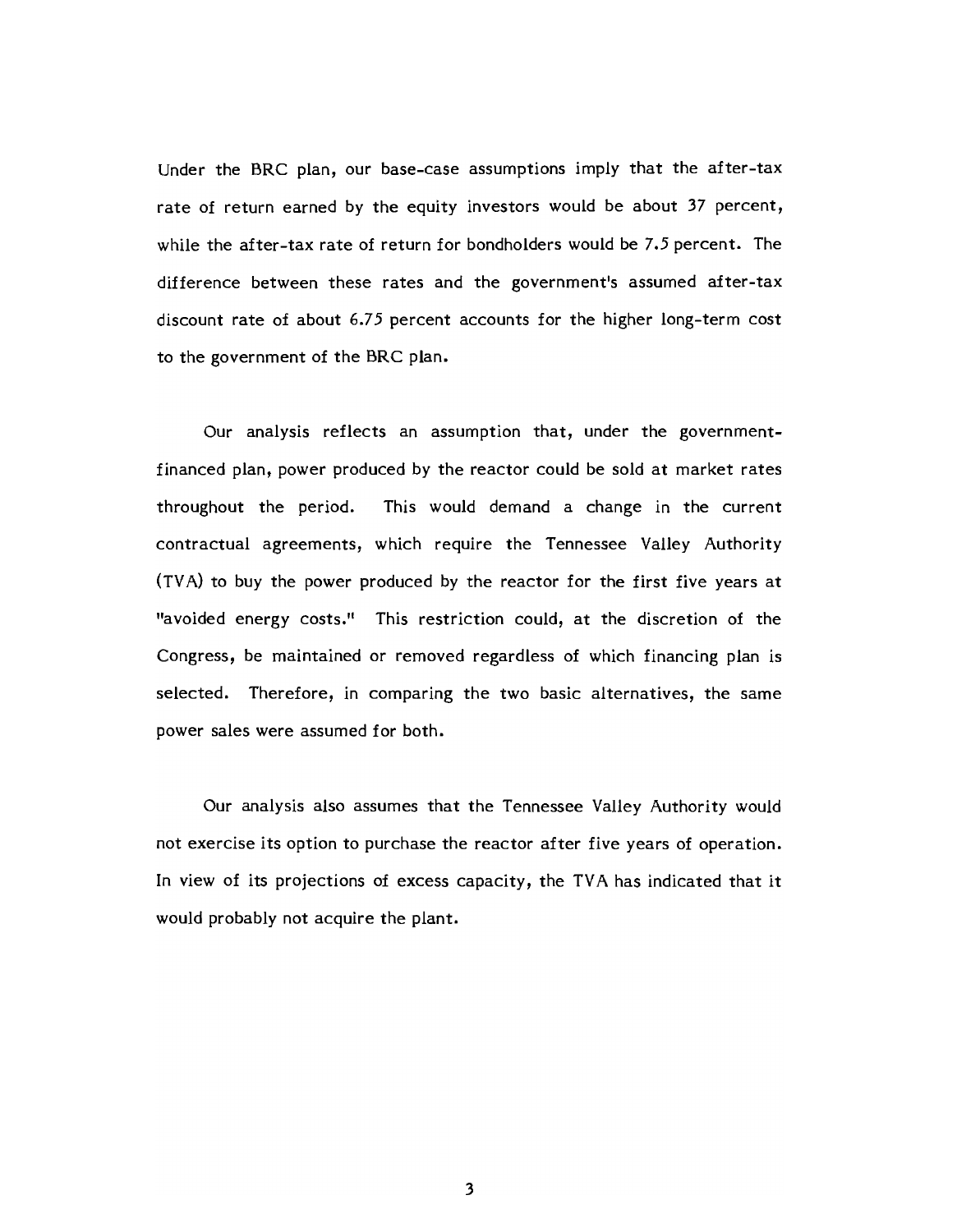Our analysis is based on an assessment of the tax benefits that private investors would receive under the BRC plan from the investment tax credit and from depreciation and interest deductions. We have also estimated taxes the investors would pay on their income from the project. The results have been tested under varying assumptions about the tax treatment of the private investors, the amount of income from the sale of electricity, and the discount rate used in the analysis. The cost of the BRC plan is lower than that of the government-financed plan under only one of the scenarios analyzed. That scenario assumes that, with government financing, power would be sold at a below-market price to the Tennessee Valley Authority for the first five years of the reactor's operation, as specified in current agreements. On the other hand, it assumes that power sales under the private plan would be at a market price. It is not apparent, however, why the restriction on power sales should necessarily be maintained in one case, but not in the other. Therefore, the choice of financing mechanism should not be affected by this assumption.

In sum, the CBO analysis indicates that, if the government is to proceed with the Clinch River Breeder Reactor Project, direct appropriation of the necessary additional construction funds would be more economical to the government in the long term than the BRC's private financing plan.